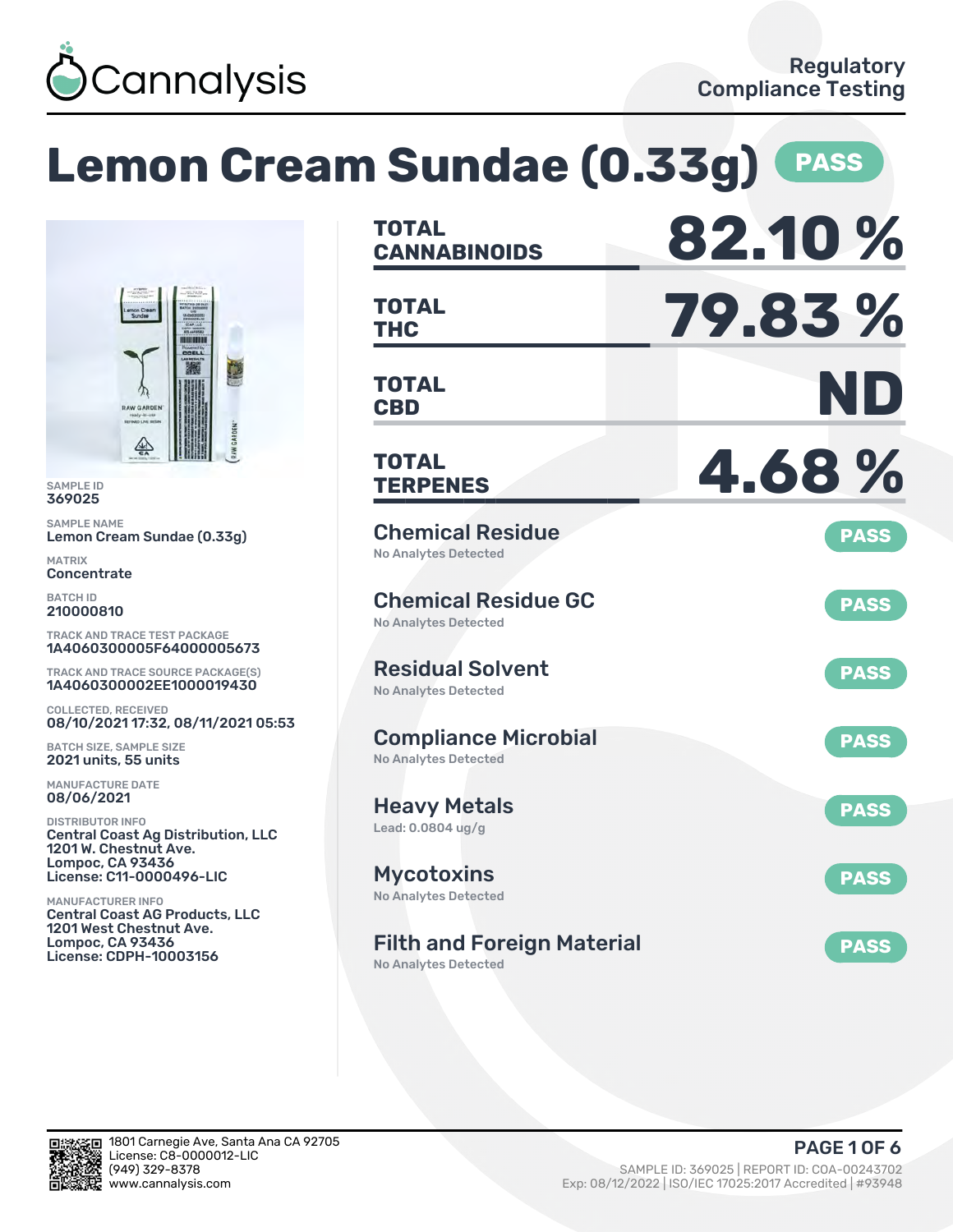

# CANNABINOID ANALYSIS

Total THC,CBD value(s) have been decarboxylated.

| TOTAL THC:          | 798.3 mg/g (79.83 %), 263.44 mg per package |
|---------------------|---------------------------------------------|
| TOTAL CBD:          | ND                                          |
| TOTAL CANNABINOIDS: | 821.0 mg/g (82.10 %)                        |

UNIT OF MEASUREMENT: Milligrams per Gram(mg/g)

| <b>ANALYTE</b>         | <b>RESULT</b>        | <b>LOD</b> | <b>LLOO</b> | <b>ANALYTE</b>   | <b>RESULT</b>       | <b>LOD</b> | LL <sub>00</sub> |
|------------------------|----------------------|------------|-------------|------------------|---------------------|------------|------------------|
| THCa                   | ND                   | 0.2000     | 0.4000      | CBD <sub>v</sub> | ND                  | 0.2000     | 0.4000           |
| D9THC                  | 798.3 mg/g (79.83 %) | 0.2000     | 0.4000      | CBGa             | <b>ND</b>           | 0.2000     | 0.4000           |
| D8THC                  | ND                   | 0.2000     | 0.4000      | <b>CBG</b>       | 22.71 mg/g (2.271%) | 0.2000     | 0.4000           |
| <b>THC<sub>v</sub></b> | ND                   | 0.2000     | 0.4000      | <b>CBN</b>       | ND                  | 0.2000     | 0.4000           |
| CBDa                   | <b>ND</b>            | 0.2000     | 0.4000      | CBC              | <b>ND</b>           | 0.2000     | 0.4000           |
| <b>CBD</b>             | <b>ND</b>            | 0.2000     | 0.4000      |                  |                     |            |                  |
|                        |                      |            |             |                  |                     |            |                  |

#### ADDITIONAL INFORMATION

| Method:              | SOP-TECH-001 | Sample Prepped: 08/11/2021 14:27  | Sample Approved: 08/12/2021 14:08  |  |
|----------------------|--------------|-----------------------------------|------------------------------------|--|
| Instrument: UPLC-DAD |              | Sample Analyzed: 08/11/2021 17:29 | Prep-Analytical Batch: 31793-25901 |  |



## TERPENE ANALYSIS

TOTAL TERPENES: 46.80 mg/g (4.680 %)

| <b>UNIT OF MEASUREMENT:</b> | Milligrams per Gram(mg/g) |        |            |
|-----------------------------|---------------------------|--------|------------|
| <b>ANALYTE</b>              | <b>RESULT</b>             | LOD    | <b>LLO</b> |
| 3-Carene                    | <b>ND</b>                 | 1.000  | 2.50       |
| Alpha cedrene               | <b>ND</b>                 | 1.000  | 2.50       |
| Alpha pinene                | 4.519 mg/g $(0.4519\%)$   | 0.1000 | 1.00       |
| Alpha terpineol             | $0.8748$ mg/g (0.0875 %)  | 0.3260 | 0.65       |
| Beta myrcene                | 5.593 mg/g (0.5593 %)     | 0.5000 | 1.00       |
| Borneol                     | <b>ND</b>                 | 1.000  | 2.50       |
| Camphor                     | <b>ND</b>                 | 0.1000 | 0.50       |
| Cedrol                      | <b>ND</b>                 | 0.5000 | 1.00       |
| Cis nerolidol               | <b>ND</b>                 | 2.500  | 5.00       |
| Fenchol                     | 1.605 mg/g $(0.1605\%)$   | 0.5000 | 1.00       |
| Gamma terpinene             | <b>ND</b>                 | 0.1000 | 0.50       |
| Geranyl acetate             | <b>ND</b>                 | 0.1000 | 0.50       |
| Isoborneol                  | <b>ND</b>                 | 0.5000 | 1.00       |
| Limonene                    | 20.18 mg/g (2.018 %)      | 0.5000 | 2.50       |
| Menthol                     | <b>ND</b>                 | 1.000  | 2.50       |
| Ocimene <sub>2</sub>        | 2.927 mg/g (0.2927 %)     | 0.3450 | 1.72!      |
| P-mentha-1,5-diene ND       |                           | 0.5000 | 1.00       |
| Sabinene                    | <b>ND</b>                 | 0.5000 | 1.00       |
| Trans beta farnesene ND     |                           | 2.500  | 5.00       |
| Trans nerolidol             | <b>ND</b>                 | 0.5000 | 2.50       |

| ANALYTE                 | <b>RESULT</b>             | <b>LOD</b> | <b>LLOQ</b> | <b>ANALYTE</b>      | <b>RESULT</b>                                       | <b>LOD</b> | <b>LLOQ</b> |
|-------------------------|---------------------------|------------|-------------|---------------------|-----------------------------------------------------|------------|-------------|
| 3-Carene                | <b>ND</b>                 | 1.000      | 2.500       | Alpha bisabolol     | <ll0q< td=""><td>0.1000</td><td>0.5000</td></ll0q<> | 0.1000     | 0.5000      |
| Alpha cedrene           | <b>ND</b>                 | 1.000      | 2.500       | Alpha humulene      | <lloq< td=""><td>0.5000</td><td>1.000</td></lloq<>  | 0.5000     | 1.000       |
| Alpha pinene            | 4.519 mg/g (0.4519 %)     | 0.1000     | 1.000       | Alpha terpinene     | <b>ND</b>                                           | 0.5000     | 1.000       |
| Alpha terpineol         | $0.8748$ mg/g $(0.0875%)$ | 0.3260     | 0.6520      | Beta caryophyllene  | 4.330 mg/g $(0.4330\%)$                             | 0.5000     | 1.000       |
| Beta myrcene            | 5.593 mg/g (0.5593 %)     | 0.5000     | 1.000       | Beta pinene         | 3.973 mg/g (0.3973 %)                               | 0.6070     | 1.214       |
| Borneol                 | <b>ND</b>                 | 1.000      | 2.500       | Camphene            | <b>ND</b>                                           | 0.5000     | 1.000       |
| Camphor                 | <b>ND</b>                 | 0.1000     | 0.5000      | Caryophyllene oxide | <b>ND</b>                                           | 0.5000     | 2.500       |
| Cedrol                  | <b>ND</b>                 | 0.5000     | 1.000       | Cis geraniol        | <b>ND</b>                                           | 1.000      | 2.500       |
| Cis nerolidol           | <b>ND</b>                 | 2.500      | 5.000       | Eucalyptol          | <b>ND</b>                                           | 0.1000     | 0.5000      |
| Fenchol                 | 1.605 mg/g $(0.1605\%)$   | 0.5000     | 1.000       | Fenchone            | <ll0q< td=""><td>0.1000</td><td>0.5000</td></ll0q<> | 0.1000     | 0.5000      |
| Gamma terpinene         | ND                        | 0.1000     | 0.5000      | Gamma terpineol     | <b>ND</b>                                           | 0.2090     | 0.5230      |
| Geranyl acetate         | <b>ND</b>                 | 0.1000     | 0.5000      | Guaiol              | <b>ND</b>                                           | 2.500      | 5.000       |
| Isoborneol              | <b>ND</b>                 | 0.5000     | 1.000       | Isopulegol          | <b>ND</b>                                           | 2.500      | 5.000       |
| Limonene                | 20.18 mg/g (2.018 %)      | 0.5000     | 2.500       | Linalool            | 2.796 mg/g $(0.2796\%)$                             | 0.5000     | 1.000       |
| Menthol                 | <b>ND</b>                 | 1.000      | 2.500       | Ocimene 1           | <ll0q< td=""><td>0.1550</td><td>0.3100</td></ll0q<> | 0.1550     | 0.3100      |
| Ocimene 2               | 2.927 mg/g (0.2927 %)     | 0.3450     | 1.725       | P-cymene            | <b>ND</b>                                           | 0.5230     | 1.045       |
| P-mentha-1,5-diene ND   |                           | 0.5000     | 1.000       | Pulegone            | <b>ND</b>                                           | 0.1000     | 0.5000      |
| Sabinene                | <b>ND</b>                 | 0.5000     | 1.000       | Terpinolene         | <lloq< td=""><td>0.1000</td><td>0.5000</td></lloq<> | 0.1000     | 0.5000      |
| Trans beta farnesene ND |                           | 2.500      | 5.000       | Trans geraniol      | <b>ND</b>                                           | 0.5000     | 2.500       |
| Trans nerolidol         | <b>ND</b>                 | 0.5000     | 2.500       | Valencene           | <b>ND</b>                                           | 0.5000     | 1.000       |
|                         |                           |            |             |                     |                                                     |            |             |

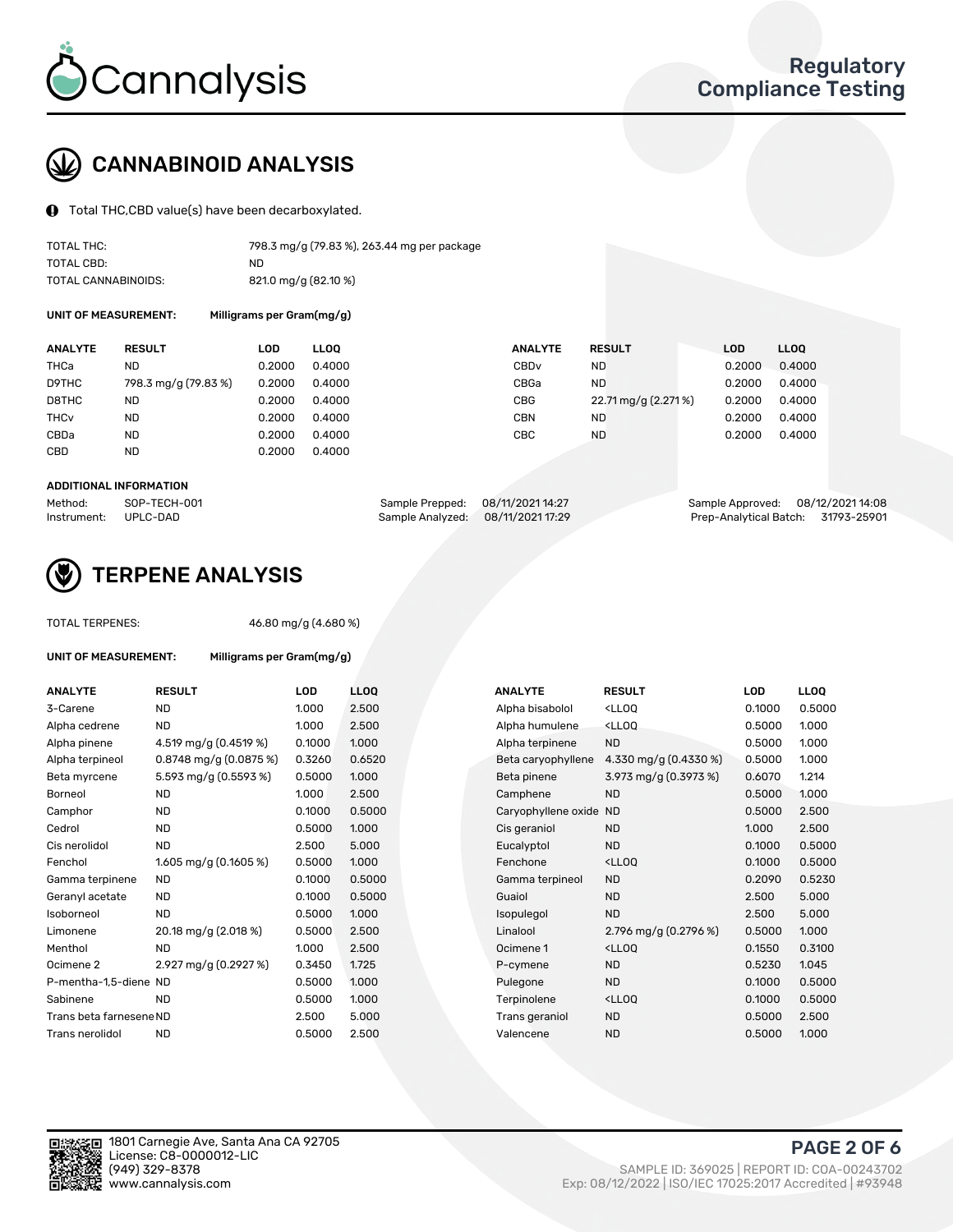

## Regulatory Compliance Testing

#### ADDITIONAL INFORMATION

Method: SOP-TECH-027 Sample Prepped: 08/11/2021 15:04 Sample Approved: 08/12/2021 14:33 Prep-Analytical Batch: 31784-25889



CHEMICAL RESIDUE ANALYSIS PASS

UNIT OF MEASUREMENT: Micrograms per Gram(ug/g)

| <b>ANALYTE</b>    | <b>RESULT</b> | LOD    | <b>LLOQ</b> | <b>ACTION LEVEL</b> |      | <b>ANALYTE</b>      | <b>RESULT</b> | <b>LOD</b> | <b>LLOQ</b> | <b>ACTION LEVEL</b> |      |
|-------------------|---------------|--------|-------------|---------------------|------|---------------------|---------------|------------|-------------|---------------------|------|
| Abamectin         | <b>ND</b>     | 0.0200 | 0.0400      | 0.1000              | Pass | Acephate            | <b>ND</b>     | 0.0200     | 0.0400      | 0.1000              | Pass |
| Acequinocyl       | <b>ND</b>     | 0.0200 | 0.0400      | 0.1000              | Pass | Acetamiprid         | <b>ND</b>     | 0.0200     | 0.0400      | 0.1000              | Pass |
| Aldicarb          | <b>ND</b>     | 0.0200 | 0.0400      | 0.0                 | Pass | Azoxystrobin        | <b>ND</b>     | 0.0200     | 0.0400      | 0.1000              | Pass |
| Bifenazate        | <b>ND</b>     | 0.0200 | 0.0400      | 0.1000              | Pass | <b>Bifenthrin</b>   | <b>ND</b>     | 0.0200     | 0.0400      | 3.000               | Pass |
| <b>Boscalid</b>   | <b>ND</b>     | 0.0200 | 0.0400      | 0.1000              | Pass | Carbarvl            | <b>ND</b>     | 0.0200     | 0.0400      | 0.5000              | Pass |
| Carbofuran        | <b>ND</b>     | 0.0200 | 0.0400      | 0.0                 | Pass | Chlorantraniliprole | <b>ND</b>     | 0.0200     | 0.0400      | 10.00               | Pass |
| Clofentezine      | <b>ND</b>     | 0.0200 | 0.0400      | 0.1000              | Pass | Coumaphos           | <b>ND</b>     | 0.0200     | 0.0400      | 0.0                 | Pass |
| Cyfluthrin        | <b>ND</b>     | 0.4000 | 1.000       | 2.000               | Pass | Cypermethrin        | <b>ND</b>     | 0.4000     | 1.000       | 1.000               | Pass |
| Daminozide        | <b>ND</b>     | 0.0200 | 0.0400      | 0.0                 | Pass | Diazinon            | <b>ND</b>     | 0.0200     | 0.0400      | 0.1000              | Pass |
| <b>Dichlorvos</b> | <b>ND</b>     | 0.0200 | 0.0400      | 0.0                 | Pass | Dimethoate          | <b>ND</b>     | 0.0200     | 0.0400      | 0.0                 | Pass |
| Dimethomorph      | <b>ND</b>     | 0.0200 | 0.0400      | 2.000               | Pass | <b>Ethoprophos</b>  | <b>ND</b>     | 0.0200     | 0.0400      | 0.0                 | Pass |
| Etofenprox        | <b>ND</b>     | 0.0200 | 0.0400      | 0.0                 | Pass | Etoxazole           | <b>ND</b>     | 0.0200     | 0.0400      | 0.1000              | Pass |
| Fenhexamid        | <b>ND</b>     | 0.0200 | 0.0400      | 0.1000              | Pass | Fenoxycarb          | <b>ND</b>     | 0.0200     | 0.0400      | 0.0                 | Pass |
| Fenpyroximate     | <b>ND</b>     | 0.0200 | 0.0400      | 0.1000              | Pass | Fipronil            | <b>ND</b>     | 0.0400     | 0.1000      | 0.0                 | Pass |
| Flonicamid        | <b>ND</b>     | 0.0200 | 0.0400      | 0.1000              | Pass | Fludioxonil         | <b>ND</b>     | 0.0200     | 0.0400      | 0.1000              | Pass |
| Hexythiazox       | <b>ND</b>     | 0.0200 | 0.0400      | 0.1000              | Pass | Imazalil            | <b>ND</b>     | 0.0200     | 0.0400      | 0.0                 | Pass |
| Imidacloprid      | <b>ND</b>     | 0.0200 | 0.0400      | 5.000               | Pass | Kresoxim methyl     | <b>ND</b>     | 0.0200     | 0.0400      | 0.1000              | Pass |
| Malathion         | <b>ND</b>     | 0.0200 | 0.0400      | 0.5000              | Pass | Metalaxyl           | <b>ND</b>     | 0.0200     | 0.0400      | 2.000               | Pass |
| Methiocarb        | <b>ND</b>     | 0.0200 | 0.0400      | 0.0                 | Pass | Methomyl            | <b>ND</b>     | 0.0200     | 0.0400      | 1.000               | Pass |
| Mevinphos         | <b>ND</b>     | 0.0200 | 0.0400      | 0.0                 | Pass | Myclobutanil        | <b>ND</b>     | 0.0200     | 0.0400      | 0.1000              | Pass |
| Naled             | <b>ND</b>     | 0.0200 | 0.0400      | 0.1000              | Pass | Oxamyl              | <b>ND</b>     | 0.0200     | 0.0400      | 0.5000              | Pass |
| Paclobutrazol     | <b>ND</b>     | 0.0200 | 0.0400      | 0.0                 | Pass | Permethrins         | <b>ND</b>     | 0.0400     | 0.1000      | 0.5000              | Pass |
| Phosmet           | <b>ND</b>     | 0.0200 | 0.0400      | 0.1000              | Pass | Piperonyl butoxide  | <b>ND</b>     | 0.0200     | 0.0400      | 3.000               | Pass |
| Prallethrin       | <b>ND</b>     | 0.0200 | 0.0400      | 0.1000              | Pass | Propiconazole       | <b>ND</b>     | 0.0200     | 0.0400      | 0.1000              | Pass |
| Propoxur          | <b>ND</b>     | 0.0200 | 0.0400      | 0.0                 | Pass | Pyrethrins          | <b>ND</b>     | 0.0200     | 0.0400      | 0.5000              | Pass |
| Pyridaben         | <b>ND</b>     | 0.0200 | 0.0400      | 0.1000              | Pass | Spinetoram          | <b>ND</b>     | 0.0200     | 0.0400      | 0.1000              | Pass |
| Spinosad          | <b>ND</b>     | 0.0300 | 0.0700      | 0.1000              | Pass | Spiromesifen        | <b>ND</b>     | 0.0200     | 0.0400      | 0.1000              | Pass |
| Spirotetramat     | <b>ND</b>     | 0.0200 | 0.0400      | 0.1000              | Pass | Spiroxamine         | <b>ND</b>     | 0.0200     | 0.0400      | 0.0                 | Pass |
| Tebuconazole      | <b>ND</b>     | 0.0200 | 0.0400      | 0.1000              | Pass | Thiacloprid         | <b>ND</b>     | 0.0200     | 0.0400      | 0.0                 | Pass |
| Thiamethoxam      | <b>ND</b>     | 0.0200 | 0.0400      | 5.000               | Pass | Trifloxystrobin     | <b>ND</b>     | 0.0200     | 0.0400      | 0.1000              | Pass |

### ADDITIONAL INFORMATION

Method: SOP-TECH-002 Sample Prepped: 08/11/2021 15:56 Sample Approved: 08/12/2021 16:20 Prep-Analytical Batch: 31802-25895

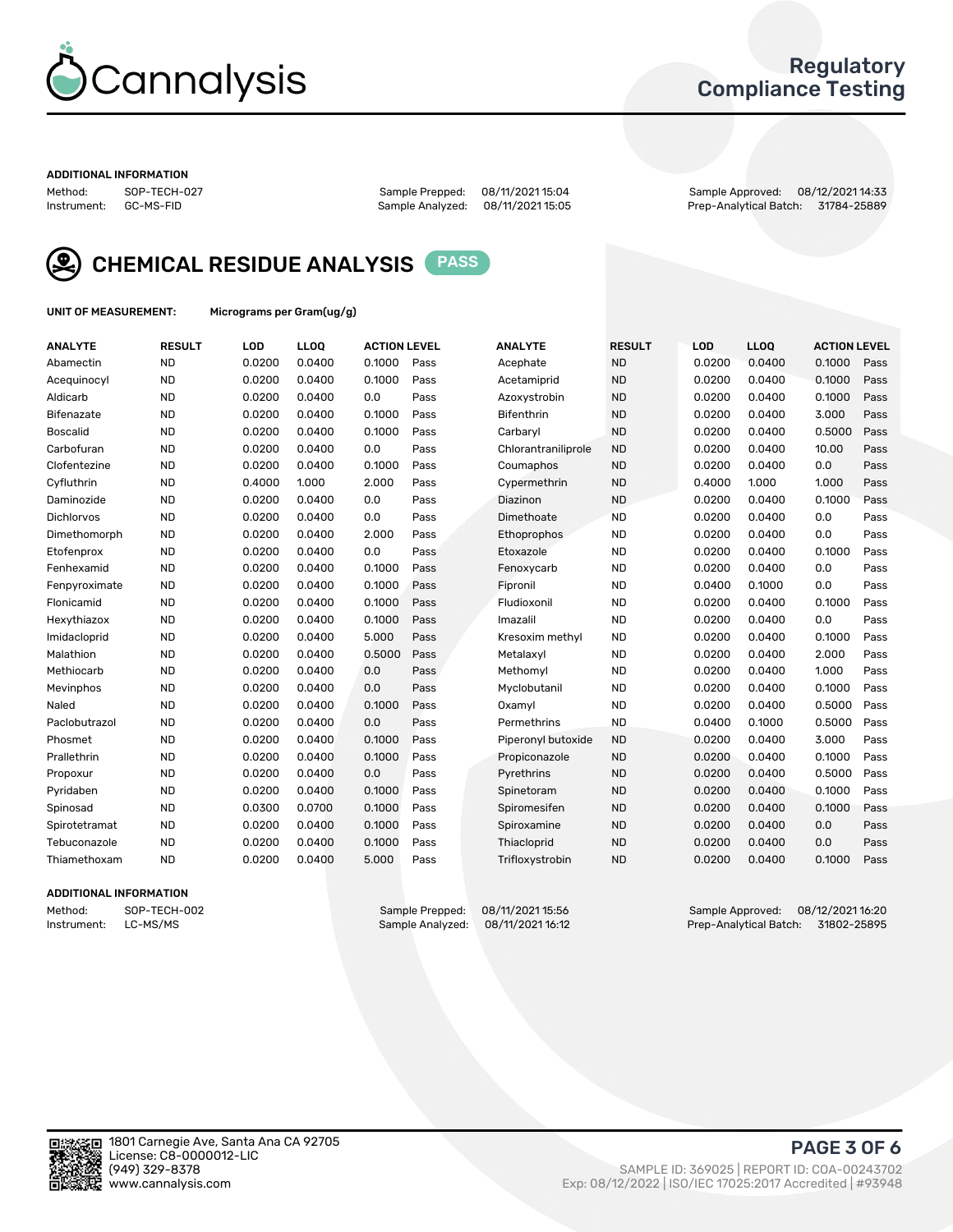

# CHEMICAL RESIDUE GC ANALYSIS PASS

| UNIT OF MEASUREMENT: |               | Micrograms per Gram(ug/g) |             |                     |      |                |               |        |             |                     |      |
|----------------------|---------------|---------------------------|-------------|---------------------|------|----------------|---------------|--------|-------------|---------------------|------|
| <b>ANALYTE</b>       | <b>RESULT</b> | LOD.                      | <b>LLOO</b> | <b>ACTION LEVEL</b> |      | <b>ANALYTE</b> | <b>RESULT</b> | LOD    | <b>LLOO</b> | <b>ACTION LEVEL</b> |      |
| Captan               | <b>ND</b>     | 0.1000                    | 0.2000      | 0.7000              | Pass | Chlordane      | <b>ND</b>     | 0.0109 | 0.0136      | 0.0                 | Pass |
| Methyl parathion     | ND            | 0.0400                    | 0.1000      | 0.0                 | Pass | <b>PCNB</b>    | <b>ND</b>     | 0.0200 | 0.0400      | 0.1000              | Pass |

## ADDITIONAL INFORMATION

| repped: | 08/11/2021 15:57 |  |
|---------|------------------|--|
| dlyzed: | 08/11/2021 16:13 |  |
|         |                  |  |

Chlorfenapyr ND 0.0800 0.1000 0.0 Pass Chlorpyrifos ND 0.0800 0.1000 0.0 Pass

Method: SOP-TECH-010 Sample Prepped: 08/11/2021 15:57 Sample Approved: 08/12/2021 12:45 Instrument: GC-MS/MS Sample Analyzed: 08/11/2021 16:13 Prep-Analytical Batch: 31803-25896



UNIT OF MEASUREMENT: Micrograms per Gram(ug/g)

| <b>ANALYTE</b>    | <b>RESULT</b> | LOD    | <b>LLOO</b> | <b>ACTION LEVEL</b> |      | <b>ANALYTE</b>           | <b>RESULT</b> | LOD    | LLOO  | <b>ACTION LEVEL</b> |      |
|-------------------|---------------|--------|-------------|---------------------|------|--------------------------|---------------|--------|-------|---------------------|------|
| Acetone           | <b>ND</b>     | 50.00  | 100.0       | 5000                | Pass | Acetonitrile             | <b>ND</b>     | 50.00  | 100.0 | 410.0               | Pass |
| Benzene           | <b>ND</b>     | 0.5000 | 1.000       | 1.000               | Pass | <b>Butane</b>            | <b>ND</b>     | 50.00  | 100.0 | 5000                | Pass |
| Chloroform        | <b>ND</b>     | 0.5000 | 1.000       | 1.000               | Pass | Ethanol                  | <b>ND</b>     | 50.00  | 100.0 | 5000                | Pass |
| Ethyl Acetate     | <b>ND</b>     | 50.00  | 100.0       | 5000                | Pass | <b>Ethyl Ether</b>       | <b>ND</b>     | 50.00  | 100.0 | 5000                | Pass |
| Ethylene oxide    | <b>ND</b>     | 0.5000 | 1.000       | 1.000               | Pass | Heptane                  | <b>ND</b>     | 50.00  | 100.0 | 5000                | Pass |
| Hexane            | <b>ND</b>     | 50.00  | 100.0       | 290.0               | Pass | <b>Isopropyl Alcohol</b> | <b>ND</b>     | 50.00  | 100.0 | 5000                | Pass |
| Methanol          | <b>ND</b>     | 50.00  | 100.0       | 3000                | Pass | Methylene chloride       | <b>ND</b>     | 0.5000 | 1.000 | 1.000               | Pass |
| Pentane           | <b>ND</b>     | 50.00  | 100.0       | 5000                | Pass | Propane                  | <b>ND</b>     | 50.00  | 200.0 | 5000                | Pass |
| Toluene           | <b>ND</b>     | 50.00  | 100.0       | 890.0               | Pass | Xvlenes                  | <b>ND</b>     | 50.08  | 100.0 | 2170                | Pass |
| Trichloroethylene | <b>ND</b>     | 0.5000 | 1.000       | 1.000               | Pass | 1.2-Dichloroethane       | <b>ND</b>     | 0.5000 | 1.000 | 1.000               | Pass |

#### ADDITIONAL INFORMATION

Method: SOP-TECH-021 Sample Prepped: 08/11/2021 15:04 Sample Approved: 08/12/2021 11:18<br>Instrument: HS-GC-MS/FID Sample Analyzed: 08/11/2021 15:04 Prep-Analytical Batch: 31783-25888 Prep-Analytical Batch: 31783-25888



UNIT OF MEASUREMENT: Cycle Threshold (Ct)

| <b>ANALYTE</b>         | <b>RESULT</b>              | LOD   | <b>LLOO</b> | <b>ACTION LEVEL</b> |                 | <b>ANALYTE</b>   | <b>RESULT</b> | LOD   | <b>LLOO</b>      |                  | <b>ACTION LEVEL</b> |
|------------------------|----------------------------|-------|-------------|---------------------|-----------------|------------------|---------------|-------|------------------|------------------|---------------------|
| A.fumigatus            | ND                         | 33.00 | 0.0         | 0.0                 | Pass            | A. flavus        | <b>ND</b>     | 33.00 | 0.0              | 0.0              | Pass                |
| A. niger               | <b>ND</b>                  | 33.00 | 0.0         | 0.0                 | Pass            | A. terreus       | <b>ND</b>     | 33.00 | 0.0              | 0.0              | Pass                |
| <b>STEC</b>            | <b>ND</b>                  | 33.00 | 0.0         | 0.0                 | Pass            | Salmonella spp   | <b>ND</b>     | 33.00 | 0.0              | 0.0              | Pass                |
| ADDITIONAL INFORMATION |                            |       |             |                     |                 |                  |               |       |                  |                  |                     |
| Method:                | SOP-TECH-016, SOP-TECH-022 |       |             |                     | Sample Prepped: | 08/12/2021 07:51 |               |       | Sample Approved: | 08/12/2021 18:17 |                     |

Instrument: qPCR Sample Analyzed: 08/12/2021 07:52 Prep-Analytical Batch: 31807-25908

PAGE 4 OF 6

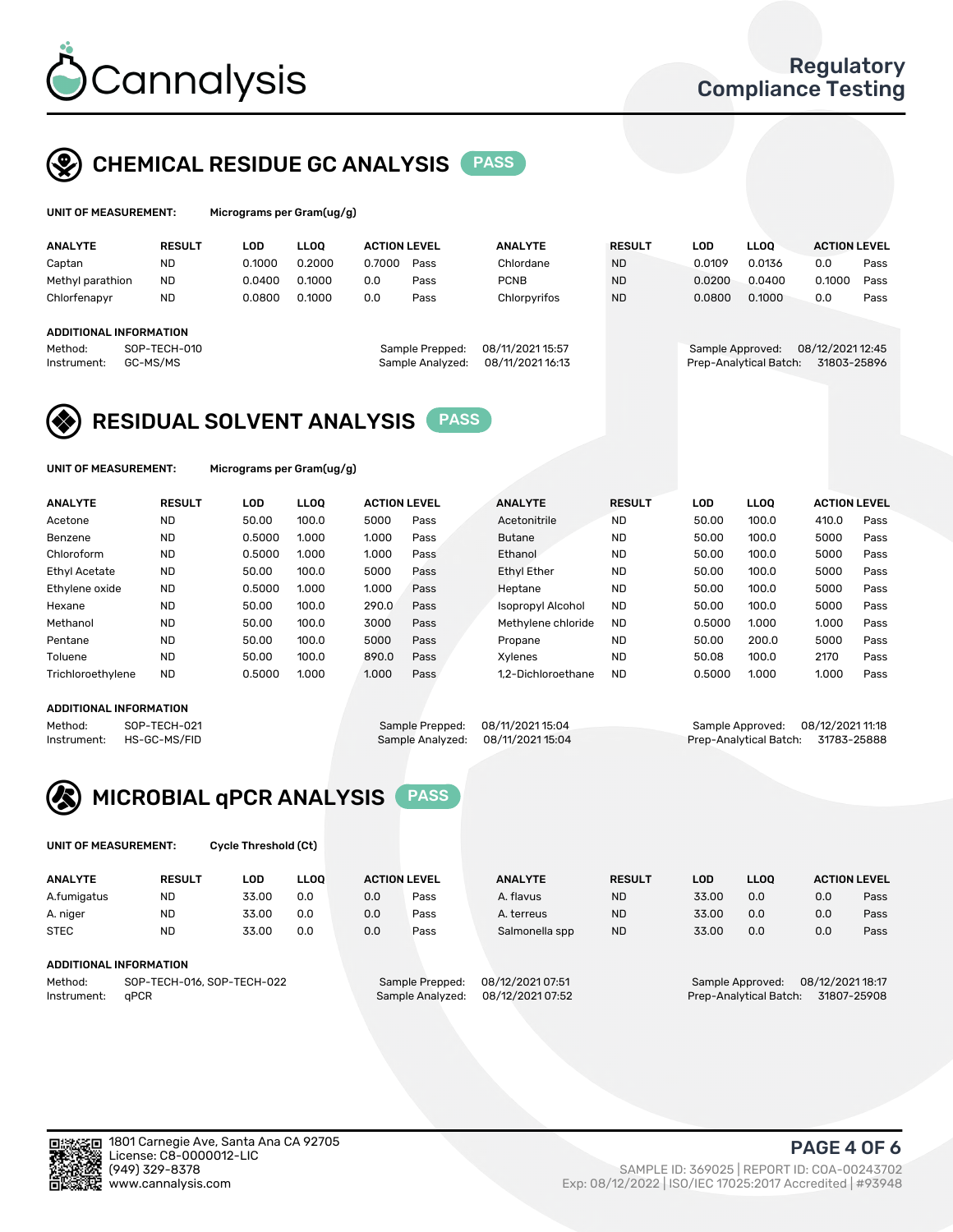



 $U$ UNIT OF MEASUREMENT: Micrograms per Gram(ug/g)

|                               |                            |            | .  barras por oranicagi gi     |                     |                  |                  |               |                  |                        |                     |      |
|-------------------------------|----------------------------|------------|--------------------------------|---------------------|------------------|------------------|---------------|------------------|------------------------|---------------------|------|
| <b>ANALYTE</b>                | <b>RESULT</b>              | <b>LOD</b> | <b>LLOO</b>                    | <b>ACTION LEVEL</b> |                  | <b>ANALYTE</b>   | <b>RESULT</b> | <b>LOD</b>       | <b>LLOQ</b>            | <b>ACTION LEVEL</b> |      |
| Arsenic                       | <b>ND</b>                  | 0.0120     | 0.1000                         | 0.2000<br>Pass      |                  | Cadmium          | <b>ND</b>     | 0.0072           | 0.0500                 | 0.2000              | Pass |
| Lead                          | $0.0804$ ug/g              | 0.0068     | 0.0500                         | Pass<br>0.5000      |                  | Mercury          | <b>ND</b>     | 0.0060           | 0.0500                 | 0.1000              | Pass |
|                               |                            |            |                                |                     |                  |                  |               |                  |                        |                     |      |
| <b>ADDITIONAL INFORMATION</b> |                            |            |                                |                     |                  |                  |               |                  |                        |                     |      |
| Method:                       | SOP-TECH-013               |            |                                | Sample Prepped:     |                  | 08/12/2021 11:30 |               | Sample Approved: |                        | 08/12/2021 14:20    |      |
| ICP-MS<br>Instrument:         |                            |            |                                |                     | Sample Analyzed: | 08/12/2021 11:31 |               |                  | Prep-Analytical Batch: | 31814-25920         |      |
|                               |                            |            |                                |                     |                  |                  |               |                  |                        |                     |      |
|                               | <b>MYCOTOXINS ANALYSIS</b> |            |                                | <b>PASS</b>         |                  |                  |               |                  |                        |                     |      |
| UNIT OF MEASUREMENT:          |                            |            | Micrograms per Kilogram(ug/kg) |                     |                  |                  |               |                  |                        |                     |      |
|                               |                            |            |                                |                     |                  |                  |               |                  |                        |                     |      |
| <b>ANALYTE</b>                | <b>RESULT</b>              | <b>LOD</b> | <b>LLOO</b>                    | <b>ACTION LEVEL</b> |                  | <b>ANALYTE</b>   | <b>RESULT</b> | <b>LOD</b>       | <b>LLOQ</b>            | <b>ACTION LEVEL</b> |      |
| Aflatoxin B1                  | <b>ND</b>                  | 1.000      | 2.000                          | N/A                 |                  | Aflatoxin B2     | <b>ND</b>     | 2.000            | 5.000                  |                     | N/A  |
| Aflatoxin G1                  | <b>ND</b>                  | 2.000      | 5.000                          | N/A                 |                  | Aflatoxin G2     | <b>ND</b>     | 2.000            | 5.000                  |                     | N/A  |
| <b>Total Aflatoxins</b>       | <b>ND</b>                  | 10.00      | 14.00                          | 20.00<br>Pass       |                  | Ochratoxin A     | <b>ND</b>     | 1.000            | 2.000                  | 20.00               | Pass |
|                               |                            |            |                                |                     |                  |                  |               |                  |                        |                     |      |
| ADDITIONAL INFORMATION        |                            |            |                                |                     |                  |                  |               |                  |                        |                     |      |
| Method:                       | SOP-TECH-020               |            |                                | Sample Prepped:     |                  | 08/11/2021 15:56 |               | Sample Approved: |                        | 08/12/2021 12:43    |      |



| UNIT OF MEASUREMENT: |  |
|----------------------|--|
|----------------------|--|

Filth and Foreign Matter (%, #/3g)

| <b>ANALYTE</b>                   | <b>RESULT</b> | <b>LOD</b> | <b>LLOO</b>     | <b>ACTION LEVEL</b> |                  | <b>ANALYTE</b>   | <b>RESULT</b> | LOD                                  | <b>LLOO</b>                           |       | <b>ACTION LEVEL</b> |  |
|----------------------------------|---------------|------------|-----------------|---------------------|------------------|------------------|---------------|--------------------------------------|---------------------------------------|-------|---------------------|--|
| IF RH ME                         | <b>ND</b>     | 0.0        | 0.0             | 1.000               | Pass             | <b>IFM</b>       | <b>ND</b>     | 0.0                                  | 0.0                                   | 25.00 | Pass                |  |
| Mold                             | <b>ND</b>     | 0.0        | 0.0             | 25.00               | Pass             | <b>SSCD</b>      | <b>ND</b>     | 0.0                                  | 0.0                                   | 25.00 | Pass                |  |
|                                  |               |            |                 |                     |                  |                  |               |                                      |                                       |       |                     |  |
| ADDITIONAL INFORMATION           |               |            |                 |                     |                  |                  |               |                                      |                                       |       |                     |  |
| SOP-TECH-009<br>Method:          |               |            | Sample Prepped: |                     | 08/11/2021 14:39 |                  |               | 08/11/2021 14:44<br>Sample Approved: |                                       |       |                     |  |
| Visual Inspection<br>Instrument: |               |            |                 | Sample Analyzed:    |                  | 08/11/2021 14:40 |               |                                      | Prep-Analytical Batch:<br>31798-25887 |       |                     |  |

Instrument: LC-MS/MS Sample Analyzed: 08/11/2021 16:23 Prep-Analytical Batch: 31785-25897